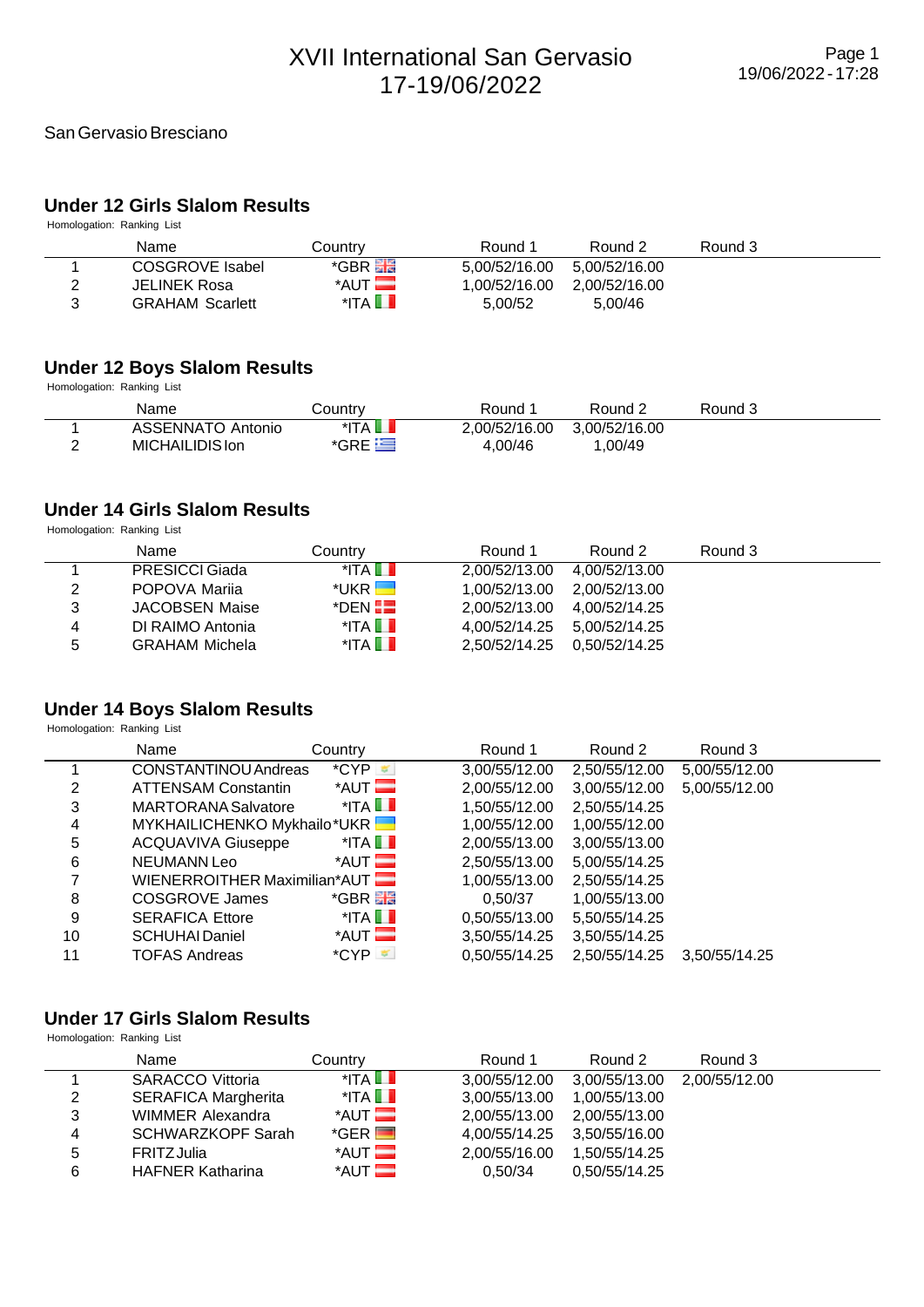#### **Under 17 Boys Slalom Results**

Homologation: Ranking List

|   | Name                   | Country                 | Round 1       | Round 2                     | Round 3       |
|---|------------------------|-------------------------|---------------|-----------------------------|---------------|
|   | <b>MARINO Vincenzo</b> | $^*$ ITA $\blacksquare$ | 4,00/58/11.25 | 2.00/58/10.75               |               |
| 2 | <b>FILARETOV Damir</b> | $*$ UKR $\Box$          | 3.00/58/11.25 | 4.50/58/11.25               |               |
| 3 | DI BERNARDO Giuseppe   | $^*$ ITA $\blacksquare$ | 2.00/58/12.00 | 3,00/58/12.00 3,00/58/12.00 |               |
| 4 | LA MALFA Edoardo       | $^*$ ITA $\blacksquare$ | 0.50/58/12.00 | 2.00/58/12.00               |               |
| 5 | <b>STEINER Peter</b>   | $*$ AUT $\blacksquare$  | 1,50/58/13.00 | 1.50/58/12.00               |               |
| 6 | SARACCO Guglielmo      | $^*$ ITA $\blacksquare$ | 4.50/58/13.00 | 2,50/58/14.25               | 1.00/58/12.00 |

#### **Under 21 Women Slalom Results**

Homologation: Ranking List

| Name                | Countrv                 | Round 1       | Round 2       | Round 3 |  |
|---------------------|-------------------------|---------------|---------------|---------|--|
| <b>STEINER Lili</b> | *AUT                    | 3.00/55/13.00 | 3.00/55/12.00 |         |  |
| MEZZETTI Nina Maria | $^*$ ITA $\blacksquare$ | 5.00/34       | .00/55/13.00  |         |  |
| MATTERSDORFER Pia   | $*$ AUT $\blacksquare$  | 4.00/34       | 3.50/55/14.25 |         |  |

#### **Open Women Slalom Results**

Homologation: Ranking List

| Name                      | Countrv | Round 1                     | Round 2                     | Round 3 |
|---------------------------|---------|-----------------------------|-----------------------------|---------|
| VYMPRANIETSOVA Marie *GRE |         | 3.50/55/12.00               | 4,00/55/12.00 3,00/55/13.00 |         |
| PAPADIMITRIOU Angeliki    | $*$ GRE | 0.50/55/13.00 2.50/55/14.25 |                             |         |

#### **Open Men Slalom Results**

Homologation: Ranking List

|   | Name                     | Country                 | Round 1       | Round 2                     | Round 3                     |  |
|---|--------------------------|-------------------------|---------------|-----------------------------|-----------------------------|--|
|   | LUZZERI Matteo           | $^*$ ITA $\blacksquare$ | 1.00/58/10.25 | 1.50/58/10.75               |                             |  |
| 2 | <b>PARTH Florian</b>     | $^*$ ITA $\Box$         | 3.50/58/10.75 | 2,50/58/10.75 4,50/58/11.25 |                             |  |
| 3 | <b>ATTENSAM Nikolaus</b> | $*$ AUT $\blacksquare$  | 3.50/58/11.25 | 1,50/58/10.75 3,00/58/10.75 |                             |  |
| 4 | FILCHENKO Danylo         | $*$ UKR $\blacksquare$  | 4,50/58/11.25 | 1.00/58/10.75               |                             |  |
| 5 | CHICHARRO Samuel         | $^*$ CHI $\blacksquare$ |               |                             | 3,50/58/12.00 2,50/58/12.00 |  |
| 6 | <b>HANIG Lorenzo</b>     | $*GER$ $\blacksquare$   | 2,50/43       |                             |                             |  |

#### **Over 35 Women Slalom Results**

Homologation: Ranking List

| Name                    | .ountr∨ت | Round         | Round $\epsilon$ | Round         |
|-------------------------|----------|---------------|------------------|---------------|
| <b>ANDERSEN Katrine</b> | *DFN     | 4.00/55/13.00 | 2.00/55/13.00    | 5.00/55/13.00 |

# **Over 35 Men Slalom Results**

| Name                                     | ∟ountr∨                | Round       | Round 2      | Round J       |  |
|------------------------------------------|------------------------|-------------|--------------|---------------|--|
| <b>MICHE'</b><br><b>I Riccardo</b><br>-- | $k$ IT<br>$\mathbf{v}$ | 00/55/18.25 | ,50/55/18.25 | .,50/55/18.25 |  |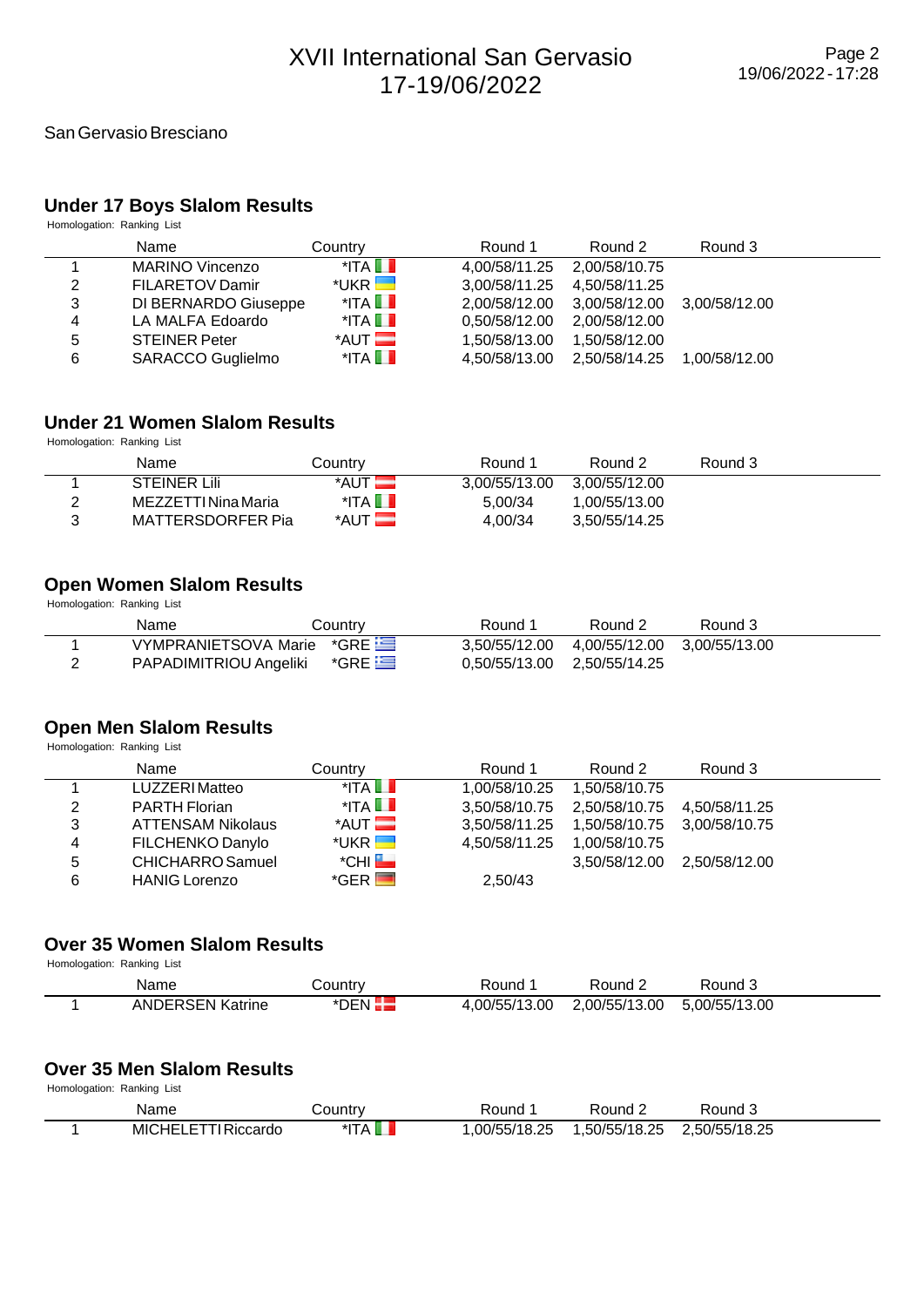#### **Over 45 Men Slalom Results**

Homologation: Ranking List

|   | Name                      | Countrv                | Round 1       | Round 2                     | Round 3       |  |
|---|---------------------------|------------------------|---------------|-----------------------------|---------------|--|
|   | GURALIA Genadi            | *GEO <del>HE</del>     | 2.00/55/10.75 | 3.00/55/10.75               |               |  |
| 2 | LAGRANGE Stefan           | $E$ BEL $\blacksquare$ | 2.00/55/12.00 | 4.00/55/12.00 2.50/55/12.00 |               |  |
| 3 | <b>PAPADAKIS Stefanos</b> | GRE $\equiv$           | 2.00/55/12.00 | 1.00/55/12.00               | 3.00/55/12.00 |  |
| 4 | <b>JACOBSEN Peter</b>     | $*$ DEN $\blacksquare$ | 2.50/55/18.25 | 4.00/55/18.25               | 4.00/37       |  |

#### **Over 55 Men Slalom Results**

Homologation: Ranking List

|   | Name                          | Country                 | Round 1                     | Round 2                     | Round 3       |  |
|---|-------------------------------|-------------------------|-----------------------------|-----------------------------|---------------|--|
|   | ROVETTA Andrea                | $^*$ ITA $\blacksquare$ | 4.00/37                     | 2.50/55/12.00               | 0.50/55/12.00 |  |
| 2 | VLISIDIS Ioannis              | $*GRE$                  | 3.50/37                     | 2.00/55/13.00               | 4.00/55/13.00 |  |
| 3 | <b>CONSTANTINOU Stelios</b>   | $^{\ast}$ CYP           | 4.00/55/14.25               | 2.00/55/13.00 2.50/55/14.25 |               |  |
| 4 | SABAINI Roberto               | $^*$ ITA $\blacksquare$ | 5.00/55/16.00               | 3.00/55/14.25               |               |  |
| 5 | <b>OLSEN Lars Rosenkrands</b> | $^*$ DEN $\blacksquare$ | 4.00/55/18.25 4.00/55/18.25 |                             | 5,50/37       |  |

### **Under 12 Girls Tricks Results**

Homologation: Ranking List

|   | Name                   | Countr∨        | Round 1 | Round 2 | Round 3 |  |
|---|------------------------|----------------|---------|---------|---------|--|
|   | <b>GRAHAM Scarlett</b> | $^*$ ita N     | 2360    | 870     |         |  |
| ⌒ | COSGROVE Isabel        | *GBR <b>Ha</b> | 1830    | 2020    |         |  |
| ⌒ | JELINEK Rosa           | *AUT <b>N</b>  | 1860    | 840     |         |  |

# **Under 12 Boys Tricks Results**

Homologation: Ranking List

| Name                        | ountryـ | Round | Round | Round 3 |  |
|-----------------------------|---------|-------|-------|---------|--|
| <b>ASSENNATO</b><br>Antonio | *ITA    | 1360  | 2370  |         |  |
| MICHAILIDIS Ion             | *GRE    | 410   | 950   |         |  |

# **Under 14 Girls Tricks Results**

|   | Name                  | Countrv                 | Round 1 | Round 2 | Round 3 |  |
|---|-----------------------|-------------------------|---------|---------|---------|--|
|   | POPOVA Marija         | *UKR                    | 5420    | 5030    |         |  |
| 2 | DI RAIMO Antonia      | $^*$ ITA $\blacksquare$ | 2900    | 3270    |         |  |
| 3 | <b>GRAHAM Michela</b> | $^*$ ITA $\blacksquare$ | 2380    | 2740    |         |  |
| 4 | <b>PRESICCI Giada</b> | $^*$ ITA $\blacksquare$ | 2660    | 2280    |         |  |
| 5 | <b>JACOBSEN Maise</b> | *DEN $\blacksquare$     | 2170    | 2000    |         |  |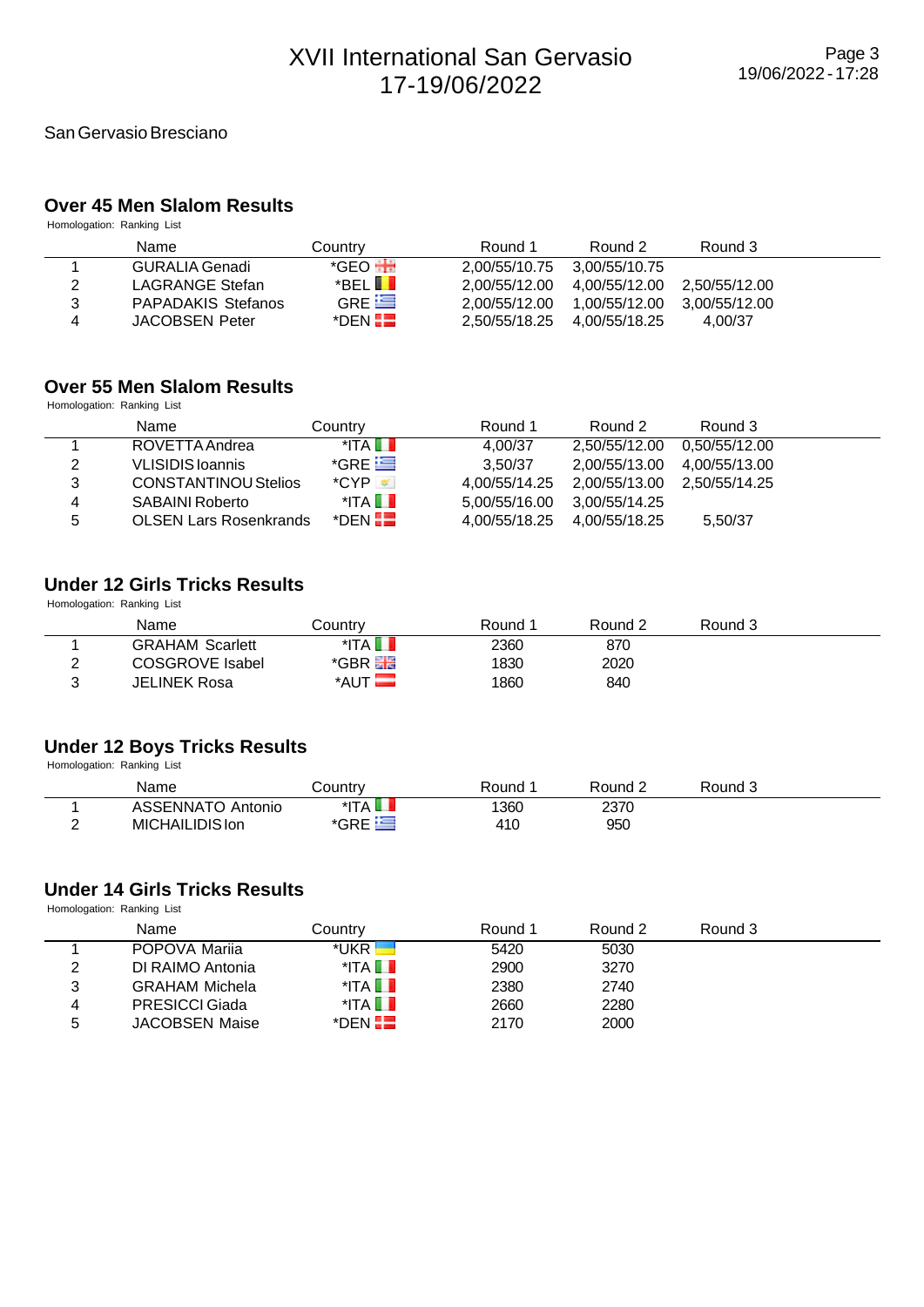#### San Gervasio Bresciano

### **Under 14 Boys Tricks Results**

Homologation: Ranking List

|   | Name                         | Country                 | Round 1 | Round 2 | Round 3 |  |
|---|------------------------------|-------------------------|---------|---------|---------|--|
|   | MYKHAILICHENKO Mykhailo*UKR  |                         | 6230    | 5550    |         |  |
| 2 | <b>MARTORANA Salvatore</b>   | $^*$ ITA $\blacksquare$ | 5290    | 5560    |         |  |
| 3 | <b>ACQUAVIVA Giuseppe</b>    | $^*$ ITA $\blacksquare$ | 4760    | 4640    |         |  |
| 4 | <b>SERAFICA Ettore</b>       | $^*$ ITA $\blacksquare$ | 2650    | 4630    |         |  |
| 5 | <b>SCHUHAI Daniel</b>        | $*$ AUT $\blacksquare$  | 2020    | 2170    |         |  |
| 6 | NEUMANN Leo                  | $*$ AUT $\blacksquare$  | 1620    | 1640    |         |  |
| 7 | <b>COSGROVE James</b>        | $*$ GBR $\frac{1}{25}$  | 1400    | 1550    |         |  |
| 8 | WIENERROITHER Maximilian*AUT |                         | 1510    | 480     |         |  |

# **Under 17 Girls Tricks Results**

Homologation: Ranking List

|   | Name                       | Countrv                        | Round 1 | Round 2 | Round 3 |  |
|---|----------------------------|--------------------------------|---------|---------|---------|--|
|   | <b>SERAFICA Margherita</b> | $^*$ ITA $\blacksquare$        | 2700    | 3050    |         |  |
| っ | <b>HAFNER Katharina</b>    | $*$ AUT $\blacksquare$         | 1900    | 2700    |         |  |
| 3 | WIMMER Alexandra           | $*$ AUT $\blacksquare$         | 2340    | 2600    |         |  |
| 4 | <b>SCHWARZKOPF Sarah</b>   | $^*$ GER $\blacktriangleright$ | 1270    | 1820    |         |  |
| 5 | <b>FRITZ Julia</b>         | $*$ AUT $\blacksquare$         | 1050    | 1280    |         |  |

# **Under 17 Boys Tricks Results**

Homologation: Ranking List

|          | Name                   | Countrv                 | Round 1 | Round 2 | Round 3 |  |
|----------|------------------------|-------------------------|---------|---------|---------|--|
|          | <b>FILARETOV Damir</b> | *UKR                    | 7770    | 9370    |         |  |
| ົ        | LA MALFA Edoardo       | $^*$ ITA $\blacksquare$ | 3150    | 5160    |         |  |
| ົ        | MARINO Vincenzo        | $^*$ ITA $\blacksquare$ | 3940    | 4310    |         |  |
| $\Delta$ | <b>STEINER Peter</b>   | $*$ AUT $\equiv$        | 1280    | 1650    |         |  |

# **Under 21 Women Tricks Results**

Homologation: Ranking List

|   | Name                | Countrv                 | Round 1 | Round 2 | Round 3 |  |
|---|---------------------|-------------------------|---------|---------|---------|--|
|   | MEZZETTI Nina Maria | $^*$ ITA $\blacksquare$ | 4350    | 4270    |         |  |
|   | <b>STEINER Lili</b> | *AUT                    | 3380    | 3560    |         |  |
| ⌒ | MATTERSDORFER Pia   | *AUT                    | 1350    | 2260    |         |  |

#### **Open Women Tricks Results**

Homologation: Ranking List

| Name                   | ا∨ountr∨ | Round | Round $\sim$ | Round J |
|------------------------|----------|-------|--------------|---------|
| PAPADIMITRIOU Angeliki | *GRE     | 3000  |              |         |

#### **Open Men Tricks Results**

| Name                 | شountr∨                | Round | Round 2 | Round 3 |  |
|----------------------|------------------------|-------|---------|---------|--|
| FILCHENKO Danylo     | *UKR                   | 8630  | 11370   |         |  |
| <b>BALLON Pierre</b> | $*$ FRA $\blacksquare$ | 10200 | 9720    | 8170    |  |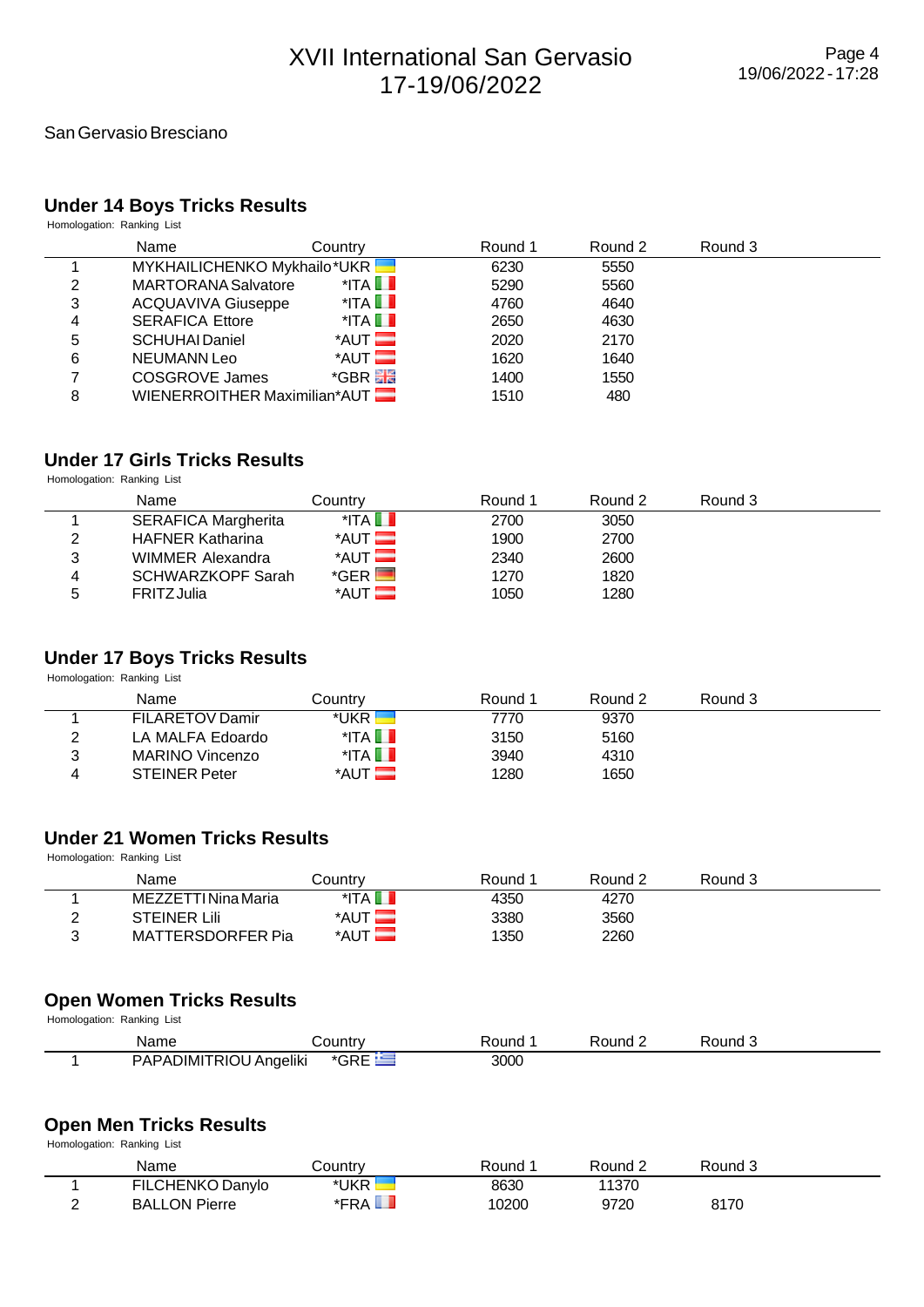# **Over 45 Men Tricks Results**

| Homologation: Ranking List |      |  |  |
|----------------------------|------|--|--|
|                            | Name |  |  |

|                | Name                                                             | Country                                     | Round 1                     | Round 2            | Round 3 |  |
|----------------|------------------------------------------------------------------|---------------------------------------------|-----------------------------|--------------------|---------|--|
|                | <b>GURALIA Genadi</b>                                            | $*$ GEO                                     | 6810                        | 8090               |         |  |
|                | <b>Over 55 Women Tricks Results</b>                              |                                             |                             |                    |         |  |
|                | Homologation: Ranking List                                       |                                             | Round 1                     | Round 2            | Round 3 |  |
|                | Name                                                             | Country                                     |                             |                    |         |  |
|                | <b>BELLO Roberta</b>                                             | *ITA <b>II</b>                              | 870                         | 990                | 860     |  |
|                | <b>Under 12 Girls Jump Results</b><br>Homologation: Ranking List |                                             |                             |                    |         |  |
|                | Name                                                             | Country                                     | Round 1                     | Round <sub>2</sub> | Round 3 |  |
|                | <b>GRAHAM Scarlett</b>                                           | $^*$ ITA $\blacksquare$                     | 12,9m (42ft)                | 15,1m (50ft)       |         |  |
| 2              | <b>COSGROVE Isabel</b>                                           | *GBR Ha                                     | 12,7m (42ft)                | 13,6m (45ft)       |         |  |
|                | <b>Under 12 Boys Jump Results</b><br>Homologation: Ranking List  |                                             |                             |                    |         |  |
|                | Name                                                             | Country                                     | Round 1                     | Round <sub>2</sub> | Round 3 |  |
| $\overline{2}$ | <b>ASSENNATO Antonio</b><br>MICHAILIDIS Ion                      | $^*$ ITA $\blacksquare$<br>$*$ GRE $\equiv$ | 15,2m (50ft)<br>9,9m (32ft) | 17,5m (57ft)       |         |  |
|                | <b>Under 14 Girls Jump Results</b><br>Homologation: Ranking List |                                             |                             |                    |         |  |

|   | Name                  | Country                 | Round 1       | Round 2       | Round 3 |  |
|---|-----------------------|-------------------------|---------------|---------------|---------|--|
|   | <b>JACOBSEN Maise</b> | $^*$ DEN $H$            | 34,0m (112ft) | 35,7m (117ft) |         |  |
| 2 | POPOVA Mariia         | $^*$ UKR $\blacksquare$ | 24,7m (81ft)  | 28,2m (93ft)  |         |  |
| 3 | <b>PRESICCI Giada</b> | $^*$ ITA $\blacksquare$ | 22,1m (73ft)  | 22,6m (74ft)  |         |  |
| 4 | DI RAIMO Antonia      | $^*$ ITA $\blacksquare$ | 21,7m (71ft)  | 22,4m (73ft)  |         |  |
| 5 | <b>GRAHAM Michela</b> | $^*$ ITA $\blacksquare$ | 19,5m (64ft)  | 21,5m (71ft)  |         |  |

# **Under 14 Boys Jump Results**

|   | Name                         | Country                 | Round 1       | Round 2       | Round 3 |  |
|---|------------------------------|-------------------------|---------------|---------------|---------|--|
|   | MYKHAILICHENKO Mykhailo*UKR  |                         | 30,6m (100ft) | 33,8m (111ft) |         |  |
| 2 | <b>MARTORANA Salvatore</b>   | $^*$ ITA $\blacksquare$ | 27,7m (91ft)  | 32,3m (106ft) |         |  |
| 3 | WIENERROITHER Maximilian*AUT |                         | 31,8m (104ft) | 31,1m (102ft) |         |  |
| 4 | <b>ACQUAVIVA Giuseppe</b>    | $^*$ ITA $\Box$         | 28,6m (94ft)  | 29,6m (97ft)  |         |  |
| 5 | <b>SCHUHAI Daniel</b>        | $*$ AUT $\blacksquare$  | 27,2m (89ft)  | 29,2m (96ft)  |         |  |
| 6 | <b>NEUMANN Leo</b>           | $*$ AUT $\blacksquare$  | 21,5m (71ft)  | 25,8m (85ft)  |         |  |
| 7 | <b>SERAFICA Ettore</b>       | $^*$ ITA $\Box$         | 21,2m (70ft)  | 23,1m (76ft)  |         |  |
| 8 | COSGROVE James               | $*$ GBR $\frac{1}{2}$   | 13,2m (43ft)  | 13,7m (45ft)  |         |  |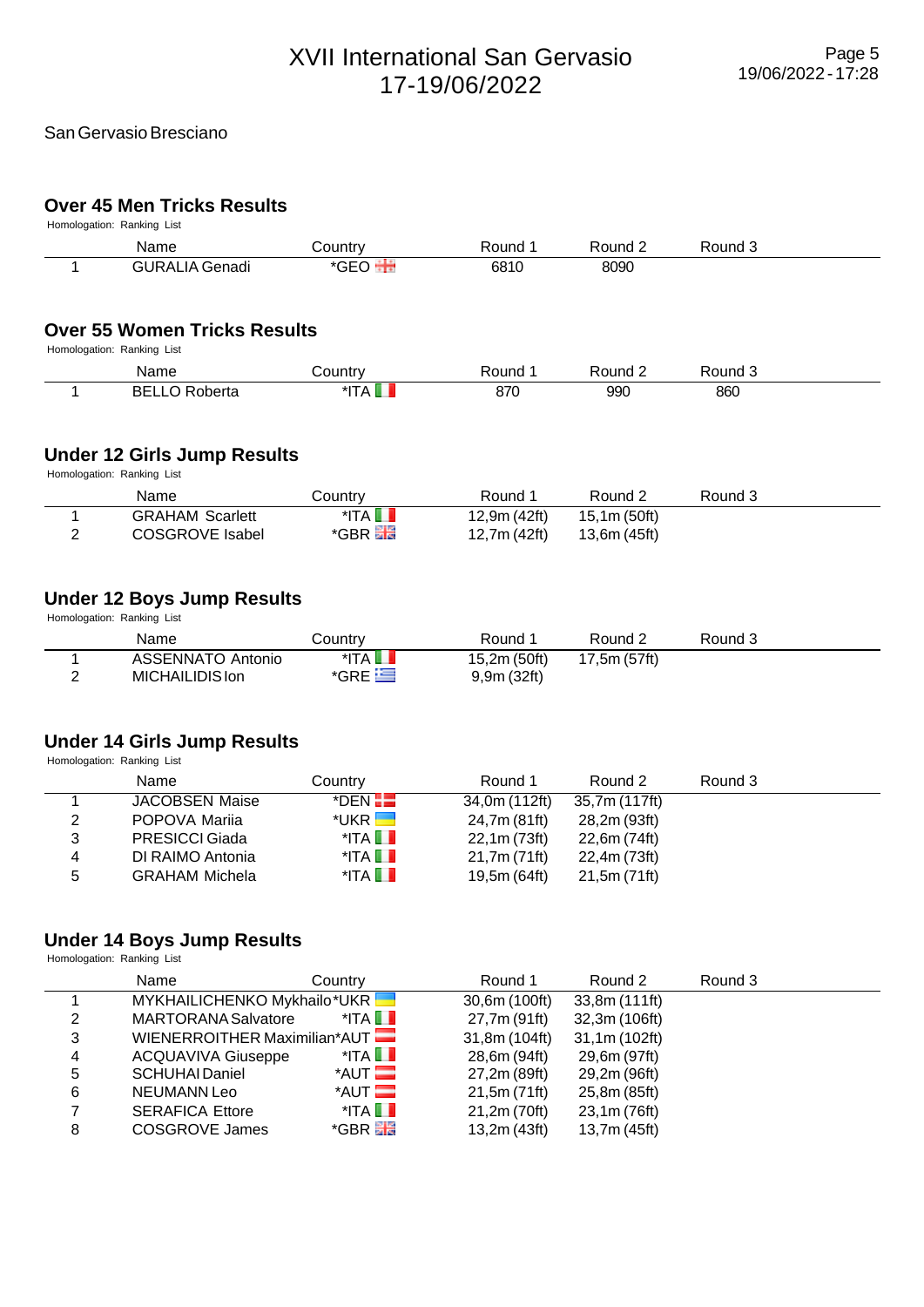#### **Under 17 Girls Jump Results**

Homologation: Ranking List

|   | Name                       | Country                 | Round 1       | Round 2       | Round 3 |  |
|---|----------------------------|-------------------------|---------------|---------------|---------|--|
|   | WIMMER Alexandra           | $*$ AUT $\blacksquare$  | 30,9m (101ft) | 31,0m (102ft) |         |  |
| 2 | <b>HAFNER Katharina</b>    | $*$ AUT $\blacksquare$  | 28,4m (93ft)  | 29,5m (97ft)  |         |  |
| 3 | <b>SERAFICA Margherita</b> | $^*$ ITA $\blacksquare$ |               | 26,8m (88ft)  |         |  |
| 4 | <b>FRITZJulia</b>          | $*$ AUT $\blacksquare$  | 24,8m (81ft)  | 25,8m (85ft)  |         |  |
| 5 | <b>SCHWARZKOPF Sarah</b>   | $*GER$ $\blacksquare$   | 16,8m (55ft)  | 17,0m (56ft)  |         |  |

#### **Under 17 Boys Jump Results**

Homologation: Ranking List

|   | Name                   | Country                 | Round 1       | Round 2       | Round 3 |  |
|---|------------------------|-------------------------|---------------|---------------|---------|--|
|   | <b>FILARETOV Damir</b> | *UKR L                  | 49,2m (161ft) | 49,3m (162ft) |         |  |
| 2 | MARINO Vincenzo        | $^*$ ITA $\blacksquare$ | 47,6m (156ft) | 49.1m (161ft) |         |  |
| 3 | LA MALFA Edoardo       | $^*$ ITA $\blacksquare$ | 45.8m (150ft) | 46,4m (152ft) |         |  |
| 4 | <b>STEINER Peter</b>   | $*$ AUT $\blacksquare$  | 33,3m (109ft) | 36.8m (121ft) |         |  |

#### **Under 21 Women Jump Results**

Homologation: Ranking List

| Name                | Countrv                | Round 1       | Round 2       | Round 3 |  |
|---------------------|------------------------|---------------|---------------|---------|--|
| <b>STEINER Lili</b> | $*$ AUT $\blacksquare$ | 42,1m (138ft) | 41,6m (136ft) |         |  |
| MATTERSDORFER Pia   | $*$ AUT $\blacksquare$ | 39,9m (131ft) | 39,3m (129ft) |         |  |
| MEZZETTI Nina Maria | $^*$ ITA $\Box$        | 38,3m (126ft) | 37,9m (124ft) |         |  |

#### **Open Women Jump Results**

Homologation: Ranking List

| Name                   | ∶ountrv | Round        | Round 2 | Round |
|------------------------|---------|--------------|---------|-------|
| PAPADIMITRIOU Angeliki | *GRE    | 27,3m (90ft) |         |       |

#### **Open Men Jump Results**

Homologation: Ranking List

| Name             | Country                 | Round 1       | Round 2       | Round 3 |  |
|------------------|-------------------------|---------------|---------------|---------|--|
| FILCHENKO Danylo | *UKR                    | 57,0m (187ft) | 56,8m (186ft) |         |  |
| LUZZERI Matteo   | $^*$ ITA $\blacksquare$ | 48,1m (158ft) | 48,8m (160ft) |         |  |

#### **Over 45 Men Jump Results** Homologation: Ranking List

| TIUTIUIUUJAIUTI. NATINITY LISL |                       |                |               |         |         |  |  |  |
|--------------------------------|-----------------------|----------------|---------------|---------|---------|--|--|--|
|                                | Name                  | <b>Country</b> | Round         | Round 2 | Round 3 |  |  |  |
|                                | <b>GURALIA Genadi</b> | *GEO           | 45,0m (148ft) |         |         |  |  |  |

#### **Over 55 Men Jump Results**

| Name                   | こountry | Round        | Round 2      | Round 3 |  |
|------------------------|---------|--------------|--------------|---------|--|
| <b>SABAINI Roberto</b> | *IT A   | 22,9m (75ft) | 24,8m (81ft) |         |  |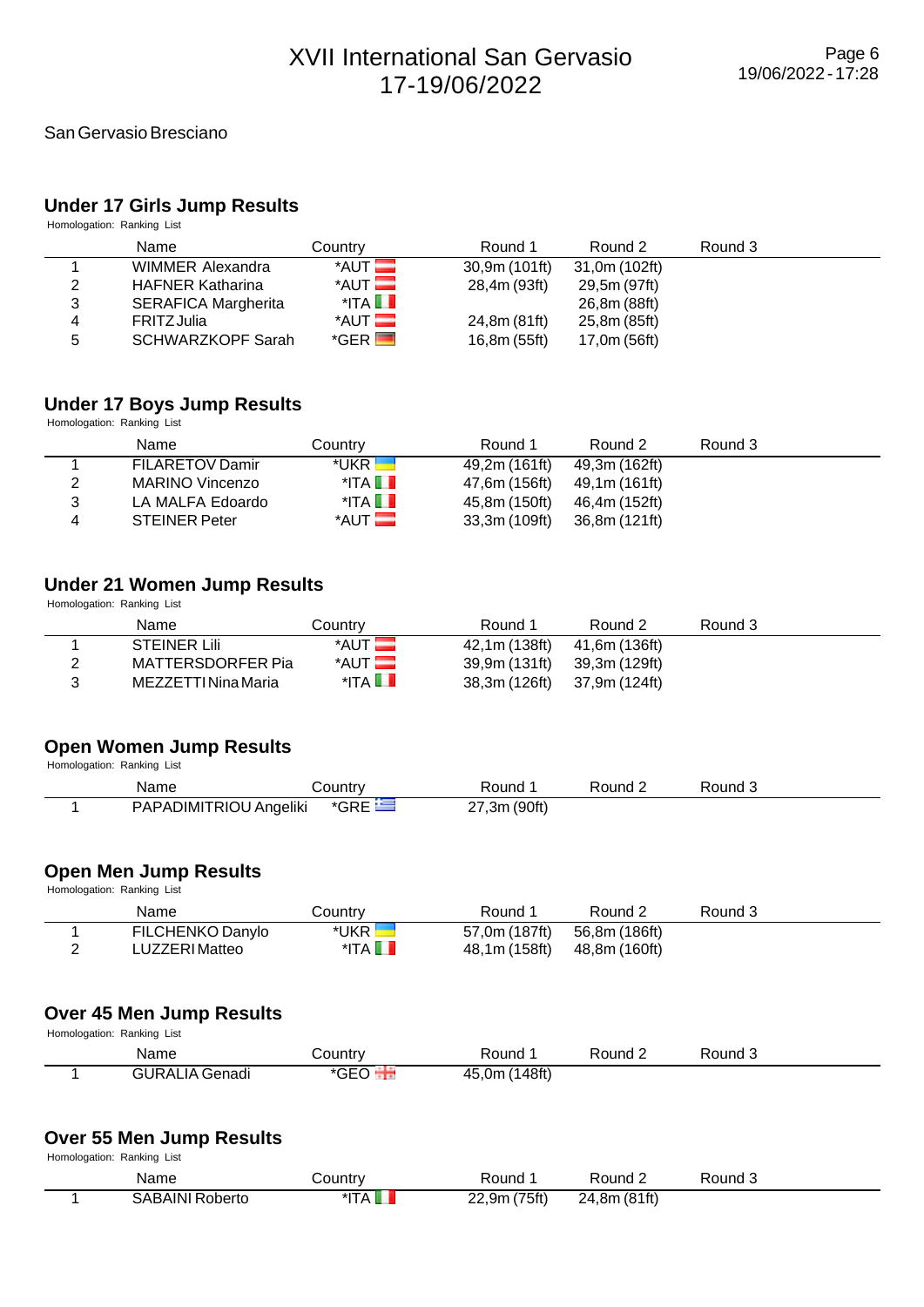#### San Gervasio Bresciano

#### **Over 65 Men Jump Results**

Homologation: Ranking List

| Name               | شountr∨                 | Round 1      | Round 2      | Round 3      |  |
|--------------------|-------------------------|--------------|--------------|--------------|--|
| TRIVELLATO Filippo | $^*$ ITA $\blacksquare$ | 28,3m (93ft) | 28,8m (94ft) | 29,1m (95ft) |  |

### **Under 10 Boys Overall Results**

| Name                                           | `∩untrv | Slalom            | ⊺ricks           | ump |          |
|------------------------------------------------|---------|-------------------|------------------|-----|----------|
| $\overline{\phantom{a}}$<br>eon<br>. .<br>____ | 'SUI    | .64<br>c 74<br>07 | E O<br>ΛΙ<br>JC, |     | $\Delta$ |

#### **Under 12 Girls Overall Results**

| Name                   | Country   | Slalom | $r$ ricks | Jump   |         |
|------------------------|-----------|--------|-----------|--------|---------|
| <b>GRAHAM Scarlett</b> | *ITA      | 822.30 | 491.67    | 604.00 | 1917,97 |
| COSGROVE Isabel        | 噐<br>*GBR | 905.92 | 420.83    | 544.00 | 1870,75 |

#### **Under 12 Boys Overall Results**

| Name              | こountrv | Slalom | $\mathsf{r}_{\mathsf{rickS}}$ | Jump   |         |
|-------------------|---------|--------|-------------------------------|--------|---------|
| ASSENNATO Antonio | *ITA    | 782,61 | 383.50                        | 700.00 | 1866.11 |
| MICHAILIDIS Ion   | *GRE    | 608,70 | 153.72                        | 396.00 | 1158.42 |

### **Under 14 Girls Overall Results**

|   | Name                  | Country                 | Slalom | Tricks  | Jump    |         |
|---|-----------------------|-------------------------|--------|---------|---------|---------|
|   | POPOVA Marija         | *UKR ⊾                  | 785.71 | 1022.64 | 1060.00 | 2868,35 |
| 2 | <b>JACOBSEN Maise</b> | *DEN HE                 | 785.71 | 409.43  | 1435.00 | 2630.14 |
| 3 | DI RAIMO Antonia      | $^*$ ITA $\blacksquare$ | 732.14 | 616.98  | 770.00  | 2119.12 |
| 4 | <b>PRESICCI Giada</b> | $^*$ ITA $\blacksquare$ | 821.43 | 501.89  | 780.00  | 2103.32 |
| 5 | <b>GRAHAM Michela</b> | $^*$ ita in             | 687.50 | 516.98  | 725.00  | 1929.48 |

### **Under 14 Boys Overall Results**

|   | Name                            | Countrv                              | Slalom | Tricks | Jump   |         |
|---|---------------------------------|--------------------------------------|--------|--------|--------|---------|
|   | MYKHAILICHENKO Mykhailo         | *UKR                                 | 875.00 | 939.67 | 940.71 | 2755.38 |
| 2 | <b>MARTORANA Salvatore</b>      | $^*$ ITA $\blacksquare$              | 883,93 | 838,61 | 881,42 | 2603.96 |
| 3 | <b>ACQUAVIVA Giuseppe</b>       | $^*$ ITA $\Box$                      | 803.57 | 717.95 | 774.70 | 2296.22 |
| 4 | <b>SERAFICA Ettore</b>          | $^*$ ITA $\Box$                      | 758.93 | 698.34 | 517.79 | 1975.06 |
| 5 | <b>WIENERROITHER Maximilian</b> | $*$ AUT $\qquad \qquad \blacksquare$ | 767.86 | 227.75 | 861,66 | 1857.27 |
| 6 | <b>SCHUHAI Daniel</b>           | $*$ AUT $\qquad \qquad \blacksquare$ | 705,36 | 327,30 | 758,89 | 1791,55 |
|   | <b>NEUMANN Leo</b>              | $*$ AUT $\equiv$                     | 794,64 | 247,36 | 624,51 | 1666.51 |
| 8 | <b>COSGROVE James</b>           | $*$ GBR $\frac{1}{200}$              | 767.86 | 233,79 | 146.25 | 1147,90 |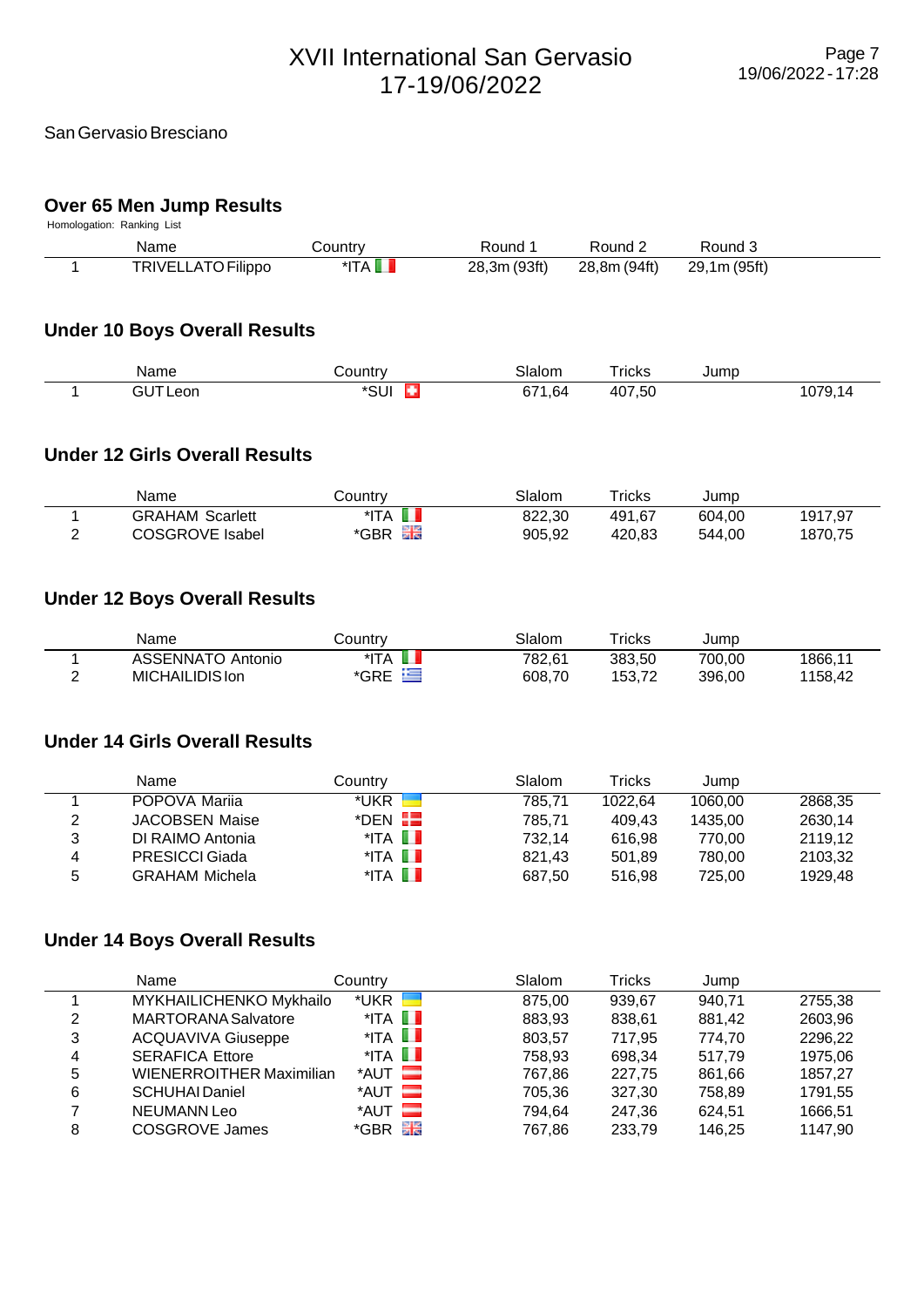#### San Gervasio Bresciano

### **Under 17 Girls Overall Results**

|   | Name                       | Countrv                 | Slalom | Tricks | Jump   |         |
|---|----------------------------|-------------------------|--------|--------|--------|---------|
|   | WIMMER Alexandra           | $*$ AUT $\blacksquare$  | 640.00 | 249.04 | 545.45 | 1434.49 |
| 2 | <b>SERAFICA Margherita</b> | $^*$ ITA $\blacksquare$ | 660.00 | 292.15 | 418.18 | 1370.33 |
| 3 | <b>HAFNER Katharina</b>    | $*$ AUT $\equiv$        | 490.00 | 258.62 | 500.00 | 1248.62 |
| 4 | <b>FRITZJulia</b>          | $*$ AUT $\blacksquare$  | 510.00 | 122.61 | 387.88 | 1020.49 |
| 5 | <b>SCHWARZKOPF Sarah</b>   | $*GER$ $\blacksquare$   | 560.00 | 174.33 | 121.21 | 855,54  |

# **Under 17 Boys Overall Results**

|   | Name                   | Countrv                 | Slalom | Tricks | Jump   |         |
|---|------------------------|-------------------------|--------|--------|--------|---------|
|   | <b>FILARETOV Damir</b> | *UKR                    | 877.36 | 777.59 | 749.36 | 2404.31 |
| 2 | MARINO Vincenzo        | $^*$ ita $\blacksquare$ | 943.40 | 357.68 | 744.25 | 2045.33 |
| 3 | LA MALFA Edoardo       | $^*$ ITA $\blacksquare$ | 716.98 | 428.22 | 675.19 | 1820.39 |
| 4 | <b>STEINER Peter</b>   | *AUT                    | 707.55 | 136.93 | 429.67 | 1274.15 |

#### **Under 21 Women Overall Results**

| Name                | Countrv | Slalom | $\mathsf{r}_\mathsf{rickS}$ | Jump   |         |
|---------------------|---------|--------|-----------------------------|--------|---------|
| <b>STEINER Lili</b> | *AUT    | 666.67 | 316.16                      | 579.68 | 1562.51 |
| MEZZETTI Nina Maria | *ITA    | 529.91 | 386.32                      | 491.92 | 1408.15 |
| MATTERSDORFER Pia   | *AUT    | 470.09 | 200.71                      | 528.87 | 1199.67 |

# **Open Women Overall Results**

| Name                   | `ountrv | 3lalom               | ⊺ricks | lump             |        |
|------------------------|---------|----------------------|--------|------------------|--------|
| PAPADIMITRIOU Angeliki | ---     | $\sim$<br>521.<br>ັ້ | 266,43 | 237.88<br>$\sim$ | 025.68 |

#### **Open Men Overall Results**

| Name             | こountry | Slalom | ™ricks | Jump   |         |
|------------------|---------|--------|--------|--------|---------|
| FILCHENKO Danylo | *UKR    | 784,00 | 904,53 | 610,69 | 2299.22 |

## **Over 45 Men Overall Results**

| Name                         | ∶ountrv                    | Slalom  | $\overline{\phantom{a}}$<br>ricks | Jump                   |                           |
|------------------------------|----------------------------|---------|-----------------------------------|------------------------|---------------------------|
| IR AI<br>IΔ<br>Genadi<br>. . | $\sim$ $\sim$ $\sim$<br>-- | 1000,00 | 1498,                             | 789,<br>$\overline{ }$ | 3287,62<br>7,6∠<br>$\sim$ |

### **Under 10 Boys Slalom Results**

| Homologation: Ranking List |              |         |         |         |         |  |  |
|----------------------------|--------------|---------|---------|---------|---------|--|--|
|                            | Name         | Country | Round   | Round 2 | Round 3 |  |  |
|                            | GUTI<br>Leon | *SUI    | 2,50/43 | 3,00/46 |         |  |  |